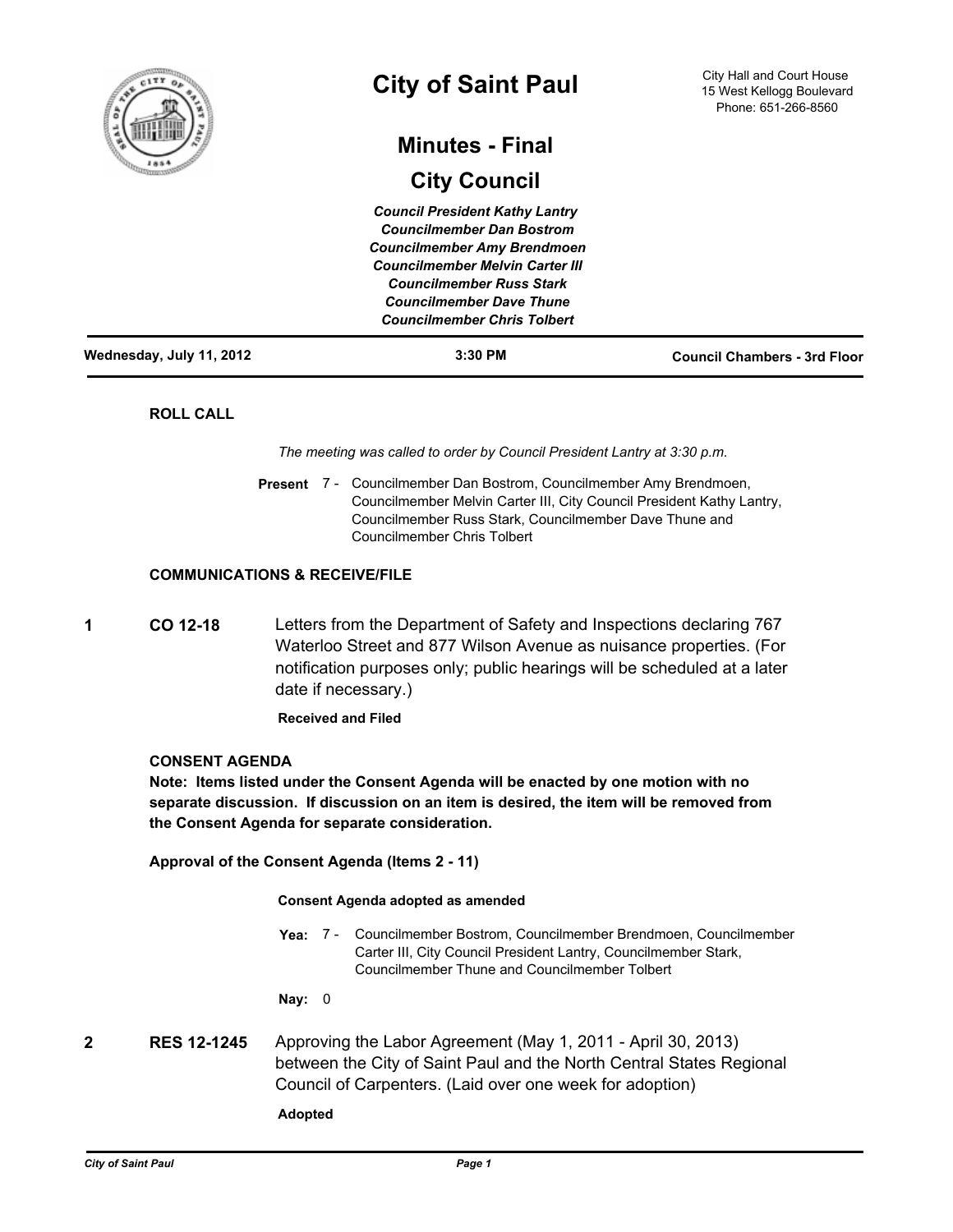| 3  | <b>RES 12-1282</b> | Authorizing the Fire Department to submit a proposal to the State of<br>Minnesota Department of Public Safety for providing hazardous<br>materials response.<br><b>Adopted</b>                                                                                  |
|----|--------------------|-----------------------------------------------------------------------------------------------------------------------------------------------------------------------------------------------------------------------------------------------------------------|
| 4  | <b>RES 12-1284</b> | Authorizing the Fire Department to enter into a hazardous materials<br>emergency response timeline extension with the State of Minnesota<br>Department of Public Safety for the time period of July 1 through<br>September 30, 2012.<br><b>Adopted</b>          |
| 5  | <b>RES 12-1299</b> | Approving the creation of the classification Youth Services Coordinator<br>in the Professional Employees Association Salary Schedule,<br>Employee Group 06, in Grade 008.<br><b>Adopted</b>                                                                     |
| 6  | <b>RES 12-1314</b> | Approving the change in the rate of pay for the classification Human<br>Resources Administrative Coordinator, occ code 310C, from Grade<br>31C to Grade 34C, in the Classified Confidential Employees<br>Association, EG 81, Salary Schedule.<br><b>Adopted</b> |
| 7  | <b>RES 12-844</b>  | Authorizing the Police Department to enter an agreement with the<br>Independent School District # 625 for the School Police Patrol<br>Program.<br><b>Adopted</b>                                                                                                |
| 8  | <b>RES 12-1318</b> | Authorizing the Police Department to accept the donation of a 2000<br>Honda Civic from the National Insurance Crime Bureau to assist the<br>department's property crimes unit.<br><b>Adopted</b>                                                                |
| 9  | <b>RES 12-1319</b> | Authorizing the Police Department to donate seized alcoholic spirits to<br>the Little Sisters of the Poor, to be used for their residents on special<br>occasions.<br><b>Adopted</b>                                                                            |
| 10 | <b>RES 12-1296</b> | Calling on Village Voice Media to shut down the adult section of its<br>online classified site, Backpage.com, because it serves as a platform<br>to traffic minors for sex.<br><b>Adopted</b>                                                                   |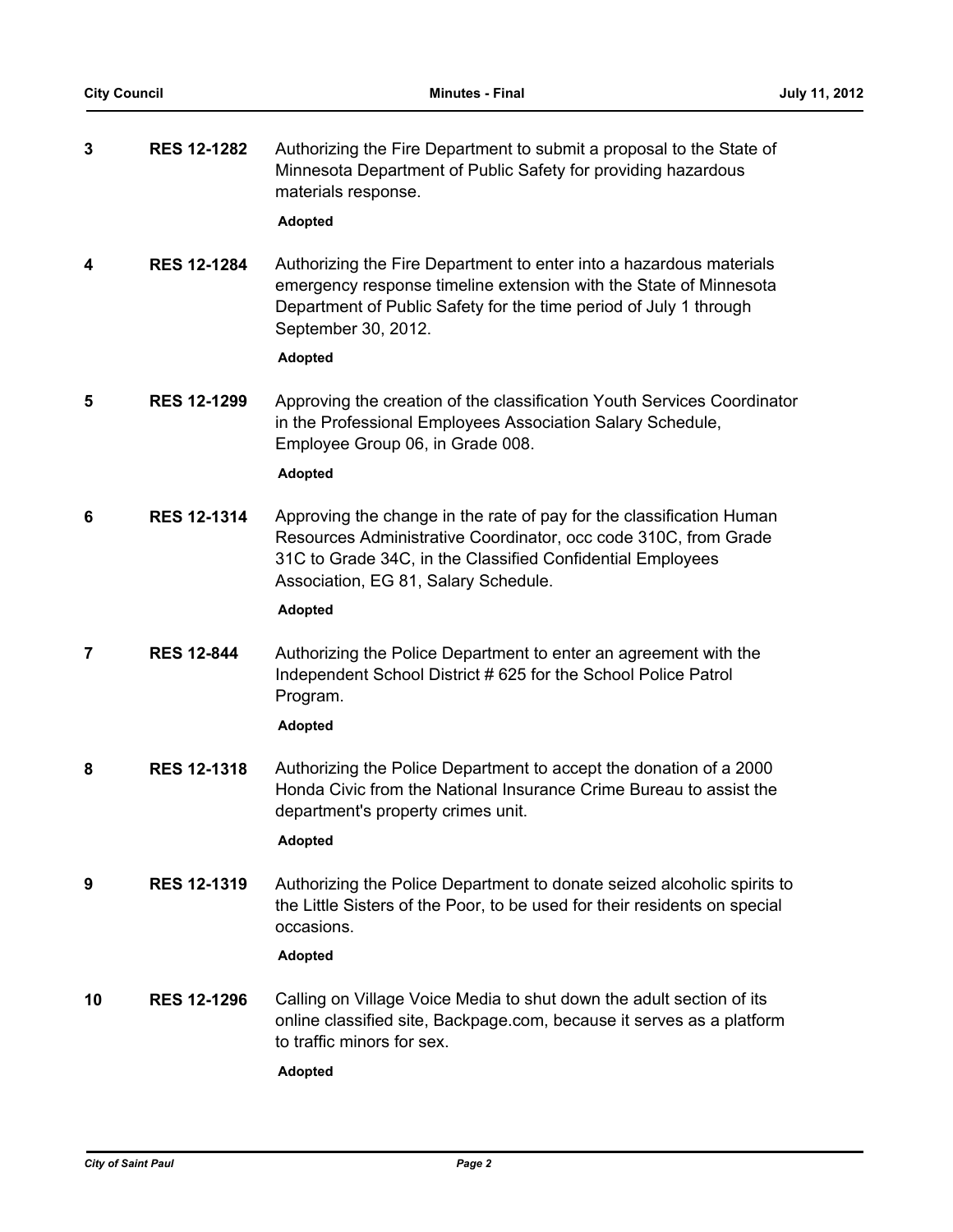## **11 RES 12-1342** Approving the signing of the compact for the Saint Paul Children's Collaborative.

*Councilmember Tolbert made an amendment to make the language consistent with that passed by the County the previous day.*

#### **Adopted as amended**

- Yea: 7 Councilmember Bostrom, Councilmember Brendmoen, Councilmember Carter III, City Council President Lantry, Councilmember Stark, Councilmember Thune and Councilmember Tolbert
- **Nay:** 0

## **FOR DISCUSSION**

**RES PH 12-179 12 RES PH** Approving the petition of Eugene Woitas to vacate a portion of platted, unimproved Sims Avenue abutting 1499 Sims Avenue. (Public hearing held June 20; laid over from June 27)

> *Councilmember Bostrom said he had gone to the property and taken measurements, and felt the vacation request was reasonable. He moved approval.*

#### **Adopted**

**RLH OA 12-32 13** Appeal of Jarred Johnson to a Code Compliance Report at 685 ORANGE AVENUE EAST. (Public hearing held May 16; laid over from July 11)

> *Councilmember Bostrom said there'd been some movement but he wasn't satisfied with the results. He moved to lay the matter over to July 18.*

#### **Laid over to July 18**

Yea: 7 - Councilmember Bostrom, Councilmember Brendmoen, Councilmember Carter III, City Council President Lantry, Councilmember Stark, Councilmember Thune and Councilmember Tolbert

**Nay:** 0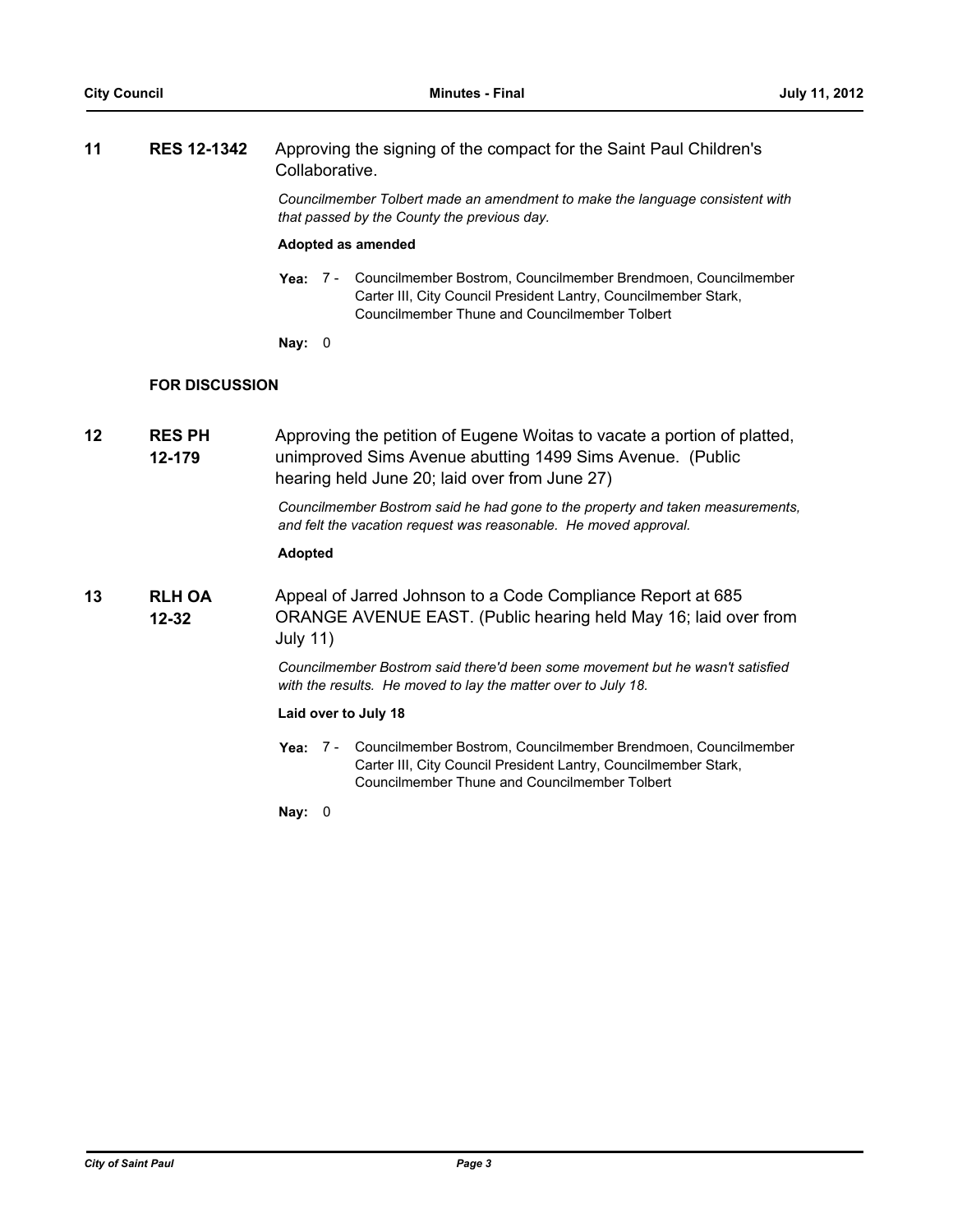## **ORDINANCES**

**An ordinance is a city law enacted by the City Council. It is read at four separate council meetings and becomes effective after passage by the Council and 30 days after publication in the Saint Paul Legal Ledger. Public hearings on ordinances are held at the third reading.**

## **Final Adoption**

**14 Ord 12-35** Memorializing City Council action granting the application of Dirk Dantuma/Ruth Dantuma for the rezoning of 311 Walnut Streeet from RM2 Medium-Density Multiple-Family Residential to T2 Traditional Neighborhood, and amending Chapter 60 of the Saint Paul Legislative Code pertaining to the Saint Paul zoning map.

*Councilmember Thune moved approval.*

#### **Adopted**

**Yea:** Councilmember Bostrom, Councilmember Brendmoen, Councilmember Carter III, City Council President Lantry, Councilmember Stark, Councilmember Thune and Councilmember Tolbert Yea: 7 -

**Nay:** 0

**15 Ord 12-36** Amending Chapter 183 of the City of Saint Paul Legislative Code pertaining to human rights.

*Councilmember Thune moved approval.*

#### **Adopted**

Yea: 7 - Councilmember Bostrom, Councilmember Brendmoen, Councilmember Carter III, City Council President Lantry, Councilmember Stark, Councilmember Thune and Councilmember Tolbert

**Nay:** 0

## **SUSPENSION ITEMS**

*Councilmember Carter moved suspension of the rules.*

#### **Rules suspended**

Yea: 7 - Councilmember Bostrom, Councilmember Brendmoen, Councilmember Carter III, City Council President Lantry, Councilmember Stark, Councilmember Thune and Councilmember Tolbert

**Nay:** 0